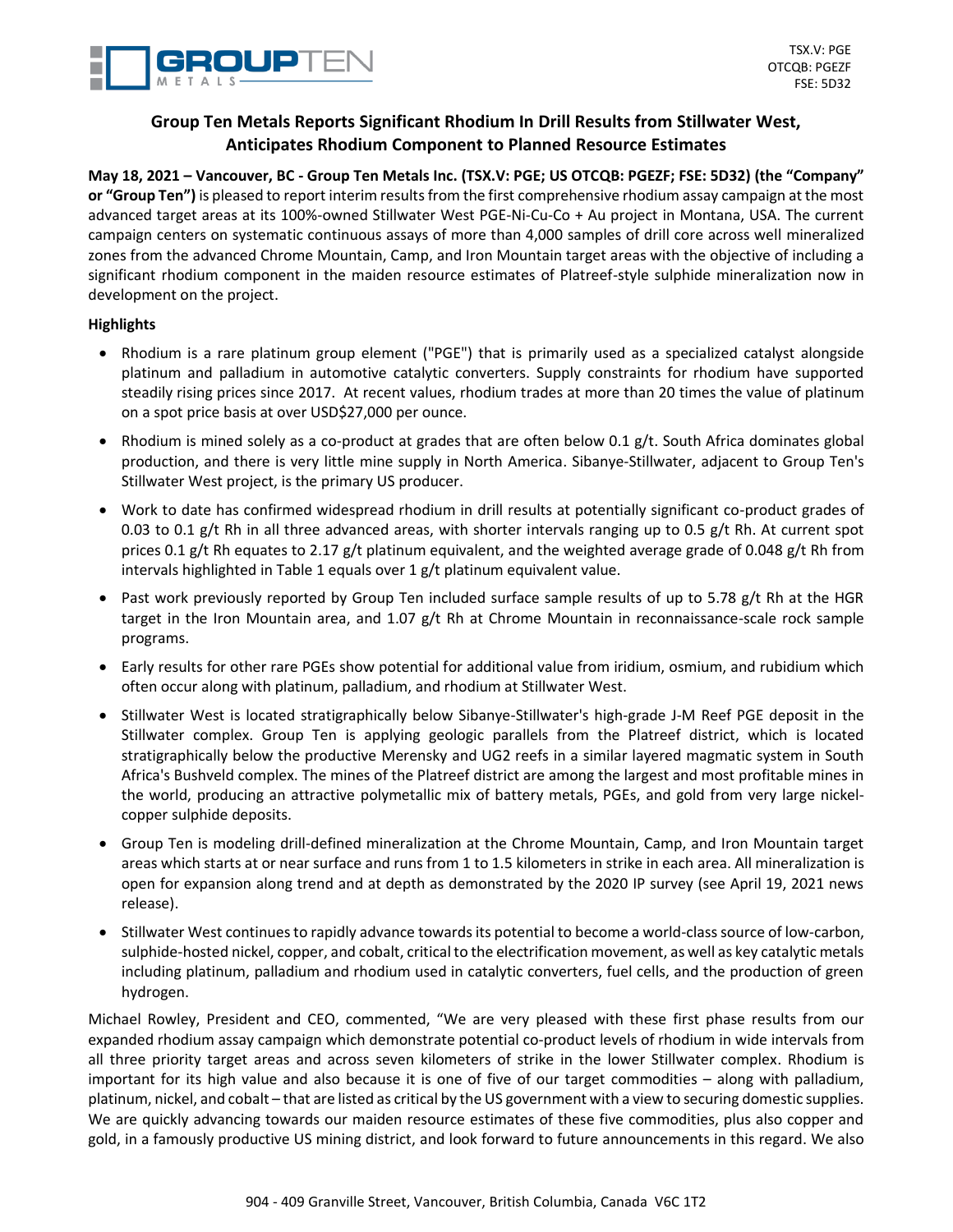

look forward to providing further updates on our planned 2021 multi-rig drill campaign and expanded IP survey at Stillwater West, in addition to updates on other initiatives that we have underway, in the near term."

|                | <b>INTERVAL</b> |           |              | <b>PRECIOUS METALS</b> |             |             |                       |               | <b>BASE METALS</b> |           |           |                     | <b>TOTAL METAL</b><br><b>EQUIVALENT</b> |                          | <b>GRADE THICKNESS</b><br><b>Grade x Width</b> |                             |
|----------------|-----------------|-----------|--------------|------------------------|-------------|-------------|-----------------------|---------------|--------------------|-----------|-----------|---------------------|-----------------------------------------|--------------------------|------------------------------------------------|-----------------------------|
| <b>HOLE ID</b> | From<br>(m)     | To<br>(m) | Width<br>(m) | Pt<br>(g/t)            | Pd<br>(g/t) | Au<br>(g/t) | Rh<br>(g/t)           | PtEa<br>(g/t) | Ni<br>(%)          | Cu<br>(%) | Co<br>(%) | <b>NiEq</b><br>(% ) | <b>TotPtEq</b><br>(Pt g/t)              | <b>TotNiEg</b><br>(Ni %) | <b>TotPtEa</b><br>(gram-meter)                 | <b>TotNiEg</b><br>(%-meter) |
| CM2007-02      | 0.0             | 387.7     | 387.7        | 0.12                   | 0.16        | 0.01        | ÷.                    | 0.50          | 0.09               | 0.015     | 0.010     | 0.13                | 1.11                                    | 0.24                     | 430.5                                          | 94.2                        |
| including      | 24.1            | 74.1      | 50.0         | 0.49                   | 0.91        | 0.06        | 0.042                 | 2.77          | 0.14               | 0.028     | 0.012     | 0.20                | 3.68                                    | 0.80                     | 183.7                                          | 40.2                        |
| including      | 41.2            | 47.2      | 6.1          | 0.92                   | 1.94        | 0.12        | 0.100                 | 5.86          | 0.19               | 0.040     | 0.013     | 0.25                | 7.01                                    | 1.53                     | 42.7                                           | 9.3                         |
| CM2007-04      | 1.5             | 244.4     | 242.9        | 0.26                   | 0.35        | 0.05        | ÷.                    | 1.17          | 0.11               | 0.026     | 0.011     | 0.16                | 1.90                                    | 0.42                     | 461.6                                          | 101.0                       |
| including      | 1.5             | 119.5     | 118.0        | 0.36                   | 0.56        | 0.09        | 0.023                 | 1.82          | 0.12               | 0.035     | 0.010     | 0.17                | 2.60                                    | 0.57                     | 306.8                                          | 67.1                        |
| including      | 34.8            | 44.8      | 10.1         | 0.60                   | 1.10        | 0.13        | 0.034                 | 3.30          | 0.19               | 0.086     | 0.012     | 0.27                | 4.55                                    | 1.00                     | 45.8                                           | 10.0                        |
| including      | 76.8            | 117.0     | 40.2         | 0.50                   | 0.79        | 0.12        | 0.034                 | 2.56          | 0.12               | 0.036     | 0.010     | 0.17                | 3.35                                    | 0.73                     | 134.9                                          | 29.5                        |
| including      | 88.1            | 95.1      | 7.0          | 0.88                   | 1.76        | 0.18        | 0.058                 | 5.17          | 0.15               | 0.042     | 0.012     | 0.21                | 6.11                                    | 1.34                     | 42.9                                           | 9.4                         |
| including      | 170.7           | 178.0     | 7.3          | 0.83                   | 1.54        | 0.13        | 0.049                 | 4.50          | 0.12               | 0.044     | 0.011     | 0.18                | 5.34                                    | 1.17                     | 39.0                                           | 8.5                         |
| CM2007-10      | 3.4             | 255.7     | 252.4        | 0.14                   | 0.18        | 0.02        | ÷.                    | 0.62          | 0.14               | 0.025     | 0.013     | 0.20                | 1.53                                    | 0.33                     | 385.8                                          | 84.4                        |
| including      | 9.5             | 44.8      | 35.4         | 0.39                   | 0.58        | 0.06        | 0.056                 | 2.17          | 0.15               | 0.053     | 0.012     | 0.22                | 3.16                                    | 0.69                     | 111.6                                          | 24.4                        |
| CM2008-08      | 0.0             | 76.2      | 76.2         | 0.22                   | 0.29        | 0.03        | ÷.                    | 0.92          | 0.10               | 0.017     | 0.010     | 0.14                | 1.55                                    | 0.34                     | 118.3                                          | 25.9                        |
| including      | 13.4            | 29.3      | 15.9         | 0.32                   | 0.56        | 0.08        | 0.046                 | 1.98          | 0.09               | 0.023     | 0.009     | 0.13                | 2.58                                    | 0.57                     | 40.9                                           | 9.0                         |
| CZ-2019-01     | 0.0             | 398.5     | 398.5        | 0.07                   | 0.13        | 0.02        | $\tilde{\phantom{a}}$ | 0.39          | 0.11               | 0.044     | 0.014     | 0.18                | 1.21                                    | 0.26                     | 482.0                                          | 105.4                       |
| including      | 117.2           | 179.2     | 62.0         | 0.18                   | 0.34        | 0.05        | *                     | 1.02          | 0.30               | 0.127     | 0.025     | 0.44                | 3.04                                    | 0.67                     | 188.8                                          | 41.3                        |
| including      | 117.2           | 125.0     | 7.8          | 0.24                   | 0.48        | 0.04        | 0.044                 | 1.66          | 0.50               | 0.200     | 0.042     | 0.74                | 5.05                                    | 1.11                     | 39.3                                           | 8.6                         |
| IM2019-03      | 0.0             | 272.5     | 272.5        | 0.11                   | 0.22        | 0.03        | ÷.                    | 0.69          | 0.20               | 0.114     | 0.016     | 0.30                | 2.08                                    | 0.46                     | 568.1                                          | 124.3                       |
| including      | 79.9            | 133.5     | 53.6         | 0.26                   | 0.59        | 0.07        | 0.037                 | 1.89          | 0.28               | 0.126     | 0.019     | 0.41                | 3.76                                    | 0.82                     | 201.6                                          | 44.1                        |
| including      | 94.5            | 121.3     | 26.8         | 0.33                   | 0.77        | 0.08        | 0.049                 | 2.45          | 0.34               | 0.153     | 0.019     | 0.48                | 4.63                                    | 1.01                     | 124.2                                          | 27.2                        |
| including      | 140.8           | 215.8     | 75.0         | 0.09                   | 0.18        | 0.04        | $\omega$              | 0.56          | 0.25               | 0.201     | 0.017     | 0.41                | 2.44                                    | 0.53                     | 182.8                                          | 40.0                        |
| CM2020-04      | 0.0             | 454.8     | 454.8        | 0.04                   | 0.07        | 0.02        | $\blacksquare$        | 0.28          | 0.14               | 0.020     | 0.014     | 0.19                | 1.15                                    | 0.25                     | 525.1                                          | 114.9                       |
| including      | 99.4            | 192.0     | 92.7         | 0.08                   | 0.17        | 0.07        | *                     | 0.73          | 0.20               | 0.023     | 0.016     | 0.26                | 1.94                                    | 0.42                     | 179.9                                          | 39.3                        |
| including      | 123.7           | 177.4     | 53.6         | 0.11                   | 0.25        | 0.12        | *                     | 1.10          | 0.27               | 0.036     | 0.018     | 0.34                | 2.67                                    | 0.58                     | 143.4                                          | 31.4                        |
| including      | 128.6           | 137.2     | 8.5          | 0.08                   | 0.32        | 0.69        | 0.011                 | 1.95          | 1.11               | 0.188     | 0.053     | 1.38                | 8.26                                    | 1.81                     | 70.5                                           | 15.4                        |
| including      | 149.4           | 177.4     | 28.0         | 0.19                   | 0.37        | 0.01        | 0.057                 | 1.48          | 0.07               | 0.009     | 0.010     | 0.11                | 1.98                                    | 0.43                     | 55.5                                           | 12.1                        |
| CM2020-05      | 290.2           | 298.1     |              | $7.9 \ 0.50$           | 0.66        | 0.02        | 0.103                 | 2.82          | 0.12               | 0.035     | 0.009     | 0.17                | 3.60                                    | 0.79                     | 28.5                                           | 6.2                         |

## **Table 1 – Select rhodium drill results from the advanced Chrome Mountain, Camp, and Iron Mountain target areas, Stillwater West PGE-Ni-Cu-Co + Au project, Montana USA.**

\* - assays pending

0.048 g/t Rh weighted average grade of intervals shown in grey

Total Platinum Equivalent (TotPtEq g/t) and Total Nickel Equivalent (TotNiEq %) calculations reflect total gross metal content using metals using approximately three-year trailing average prices as follows (all USD): \$6.00/lb nickel (Ni), \$3.00/lb copper (Cu), \$20.00/lb cobalt (Co), \$900/oz platinum (Pt), \$1,750/oz palladium (Pd), \$1,500/oz gold (Au), and \$8,750/oz rhodium (Rh). Values have not been adjusted to reflect metallurgical recoveries. Total metal equivalent values include both base and precious metals. Nickel equivalent values may be converted to copper equivalent values by multiplying the NiEq value by the price ratio of the two (ie times two per the above prices), such that 0.5% NiEq equates to 1.0% CuEq. Platinum equivalent has been used based on the historic values of platinum and palladium. Platinum equivalent values may be converted to palladium equivalent values by multiplying the PtEq value by the price ratio of the two (ie times *0.514 per the above prices), such that 1 g/t PtEq equates to 0.514 g/t PdEq.*

## **About Stillwater West**

The Stillwater West PGE-Ni-Cu-Co + Au project positions Group Ten as the second-largest landholder in the Stillwater Complex, adjoining and adjacent to Sibanye-Stillwater's Stillwater, East Boulder, and Blitz PGE mines in south-central Montana, USA<sup>1</sup>. The Stillwater Complex is recognized as one of the top regions in the world for PGE-Ni-Cu-Co mineralization, alongside the Bushveld Complex and Great Dyke in southern Africa, which are similar layered intrusions. The J-M Reef, and other PGE-enriched sulphide horizons in the Stillwater Complex, share many similarities with the highly prolific Merensky and UG2 Reefs in the Bushveld Complex. Group Ten's work in the lower Stillwater Complex has demonstrated the presence of large-scale disseminated and high-sulphide battery metals and PGE mineralization, similar to the Platreef in the Bushveld Complex<sup>3</sup>. Drill campaigns by the Company, complemented by a substantial historic drill database, are driving 3D models of Platreef-style mineralization in the five most advanced target areas, three of which are expected to become formal mineral resources by mid-2021. Multiple earlier-stage